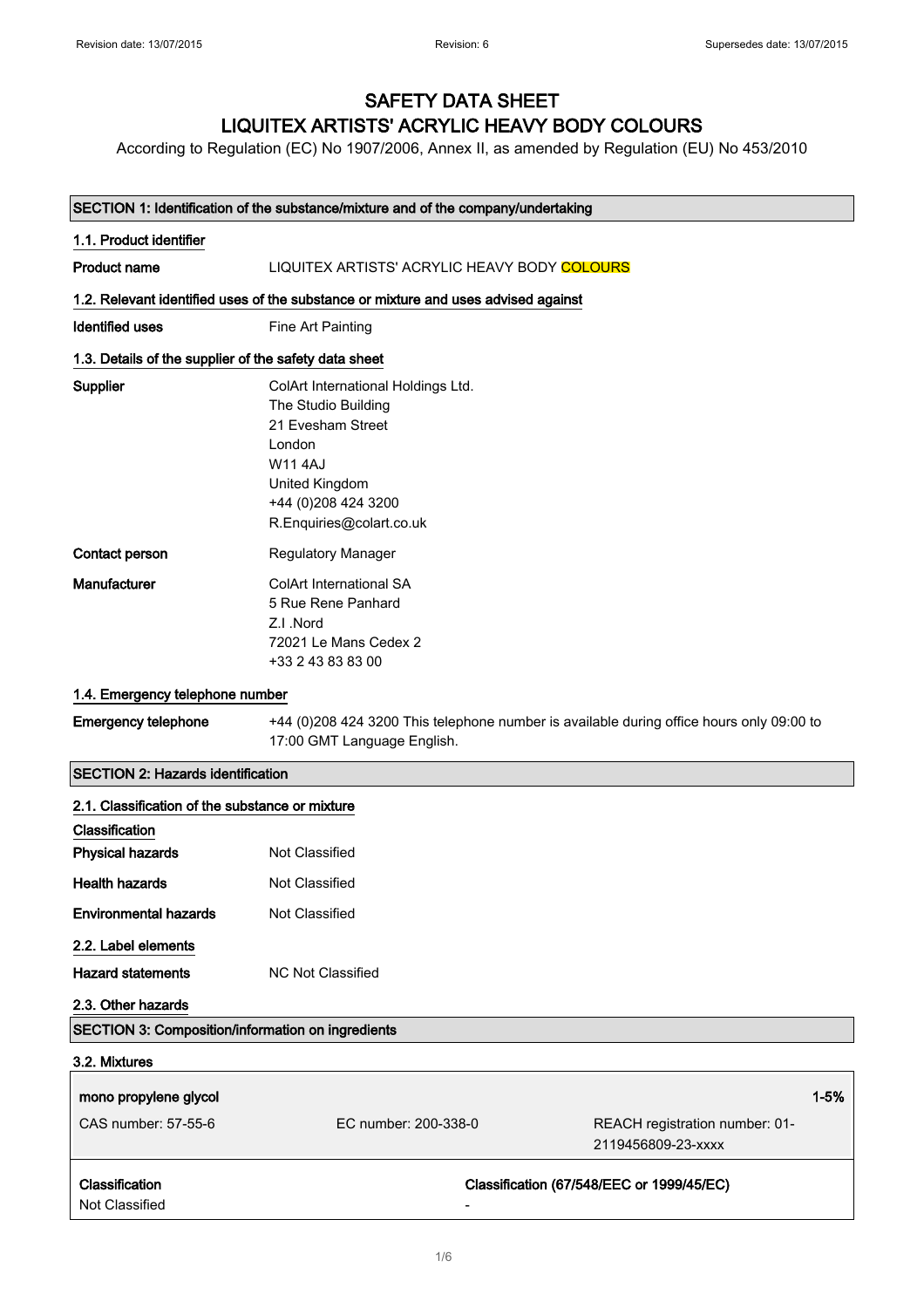| Polyethylene glycol octylphenyl ether<br>CAS number: 9036-19-5                            |                                                               | $1 - 5%$ |
|-------------------------------------------------------------------------------------------|---------------------------------------------------------------|----------|
|                                                                                           |                                                               |          |
| Classification<br>Aquatic Chronic 3 - H412                                                | Classification (67/548/EEC or 1999/45/EC)                     |          |
| 2-AMINO-2-METHYLPROPANOL                                                                  |                                                               | $1 - 5%$ |
| CAS number: 124-68-5                                                                      | EC number: 204-709-8                                          |          |
| Classification<br>Skin Irrit. 2 - H315<br>Eye Irrit. 2 - H319<br>Aquatic Chronic 3 - H412 | Classification (67/548/EEC or 1999/45/EC)<br>Xi;R36/38 R52/53 |          |

The Full Text for all R-Phrases and Hazard Statements are Displayed in Section 16.

| Black, Turner's Yellow, Parchment, Unbleached Titanium, Neutral Grey 5, 7,8 and 6, Light<br>Violet Blue, Peach, Light blue, Light Violet, Light Portrai Pink, Quina Red Orange, Quina Red,<br>Burnt Sienna, Cadmium Orange, Cad Red Med Hue, Red Light, Red Medium, Yel Light Hue,<br>Cobalt Green, Cobalt Teal, Irid Rich Bronze, Hooker's Green, Irid Rich Copper, Irid Gold, Irid<br>Rich Gold, Irid Antique Gold, Perlescent white, Light Green Oxide, Manganese Blue, Napthol<br>Crimson, Payne's Grey, Cad Red Deep Hue, Phthalo Blue RS, Phthalo Blue GS, Phthalo<br>Green BS, Phthalo Green YS, Pruissian Blue Hue, Pyrolle Red, Indanthene Blue, Green<br>Gold, Pyrolle Crimson, Viridian Hue, Raw sienna, Raw Umber, Red Oxide, Green deep<br>(PMT), Cobalt Blue Hue, Ultramarine Blue, Van dyke Red Hue, Viridian Hue (PMT), Yellow<br>Light Hanzo, Yellow Orange Azo, Yellow Oxide, Titanium white, Turguoise Deep, Brilliant | <b>Composition comments</b> | Contains SVHC, CAS 9036-19-5 ≥ 0.1% For Burnt Umber, Irid Silver, Irid Rich Silver, Mars   |
|-------------------------------------------------------------------------------------------------------------------------------------------------------------------------------------------------------------------------------------------------------------------------------------------------------------------------------------------------------------------------------------------------------------------------------------------------------------------------------------------------------------------------------------------------------------------------------------------------------------------------------------------------------------------------------------------------------------------------------------------------------------------------------------------------------------------------------------------------------------------------------------------------------------------------------------------|-----------------------------|--------------------------------------------------------------------------------------------|
|                                                                                                                                                                                                                                                                                                                                                                                                                                                                                                                                                                                                                                                                                                                                                                                                                                                                                                                                           |                             |                                                                                            |
|                                                                                                                                                                                                                                                                                                                                                                                                                                                                                                                                                                                                                                                                                                                                                                                                                                                                                                                                           |                             |                                                                                            |
|                                                                                                                                                                                                                                                                                                                                                                                                                                                                                                                                                                                                                                                                                                                                                                                                                                                                                                                                           |                             |                                                                                            |
|                                                                                                                                                                                                                                                                                                                                                                                                                                                                                                                                                                                                                                                                                                                                                                                                                                                                                                                                           |                             | Yellow Light, Yell Medium, Cerulean Blue Hue, Chrome Oxide, Cobalt Turguoise, Cobalt Blue, |
|                                                                                                                                                                                                                                                                                                                                                                                                                                                                                                                                                                                                                                                                                                                                                                                                                                                                                                                                           |                             |                                                                                            |
|                                                                                                                                                                                                                                                                                                                                                                                                                                                                                                                                                                                                                                                                                                                                                                                                                                                                                                                                           |                             |                                                                                            |
|                                                                                                                                                                                                                                                                                                                                                                                                                                                                                                                                                                                                                                                                                                                                                                                                                                                                                                                                           |                             |                                                                                            |
|                                                                                                                                                                                                                                                                                                                                                                                                                                                                                                                                                                                                                                                                                                                                                                                                                                                                                                                                           |                             |                                                                                            |
|                                                                                                                                                                                                                                                                                                                                                                                                                                                                                                                                                                                                                                                                                                                                                                                                                                                                                                                                           |                             |                                                                                            |
|                                                                                                                                                                                                                                                                                                                                                                                                                                                                                                                                                                                                                                                                                                                                                                                                                                                                                                                                           |                             |                                                                                            |
|                                                                                                                                                                                                                                                                                                                                                                                                                                                                                                                                                                                                                                                                                                                                                                                                                                                                                                                                           |                             |                                                                                            |
| Blue, Brilliant Purple and Naples Yellow Hue only.                                                                                                                                                                                                                                                                                                                                                                                                                                                                                                                                                                                                                                                                                                                                                                                                                                                                                        |                             |                                                                                            |

### SECTION 4: First aid measures

#### 4.1. Description of first aid measures

| <b>Inhalation</b>   | Move affected person to fresh air at once. Get medical attention if any discomfort continues.                                                                                                             |
|---------------------|-----------------------------------------------------------------------------------------------------------------------------------------------------------------------------------------------------------|
| Ingestion           | Never give anything by mouth to an unconscious person. Do not induce vomiting. Rinse<br>mouth thoroughly with water. Give plenty of water to drink. Get medical attention if any<br>discomfort continues. |
| <b>Skin contact</b> | Remove affected person from source of contamination. Get medical attention if irritation<br>persists after washing.                                                                                       |
| Eye contact         | Remove any contact lenses and open eyelids wide apart. Continue to rinse for at least 15<br>minutes. Continue to rinse for at least 15 minutes. Get medical attention if any discomfort<br>continues.     |
|                     | 4.2. Most important symptoms and effects, both acute and delayed                                                                                                                                          |
| <b>Inhalation</b>   | No specific symptoms known.                                                                                                                                                                               |
| Ingestion           | No specific symptoms known.                                                                                                                                                                               |
| Skin contact        | No specific symptoms known.                                                                                                                                                                               |
| Eye contact         | May cause temporary eye irritation.                                                                                                                                                                       |
|                     | 4.3. Indication of any immediate medical attention and special treatment needed                                                                                                                           |

### SECTION 5: Firefighting measures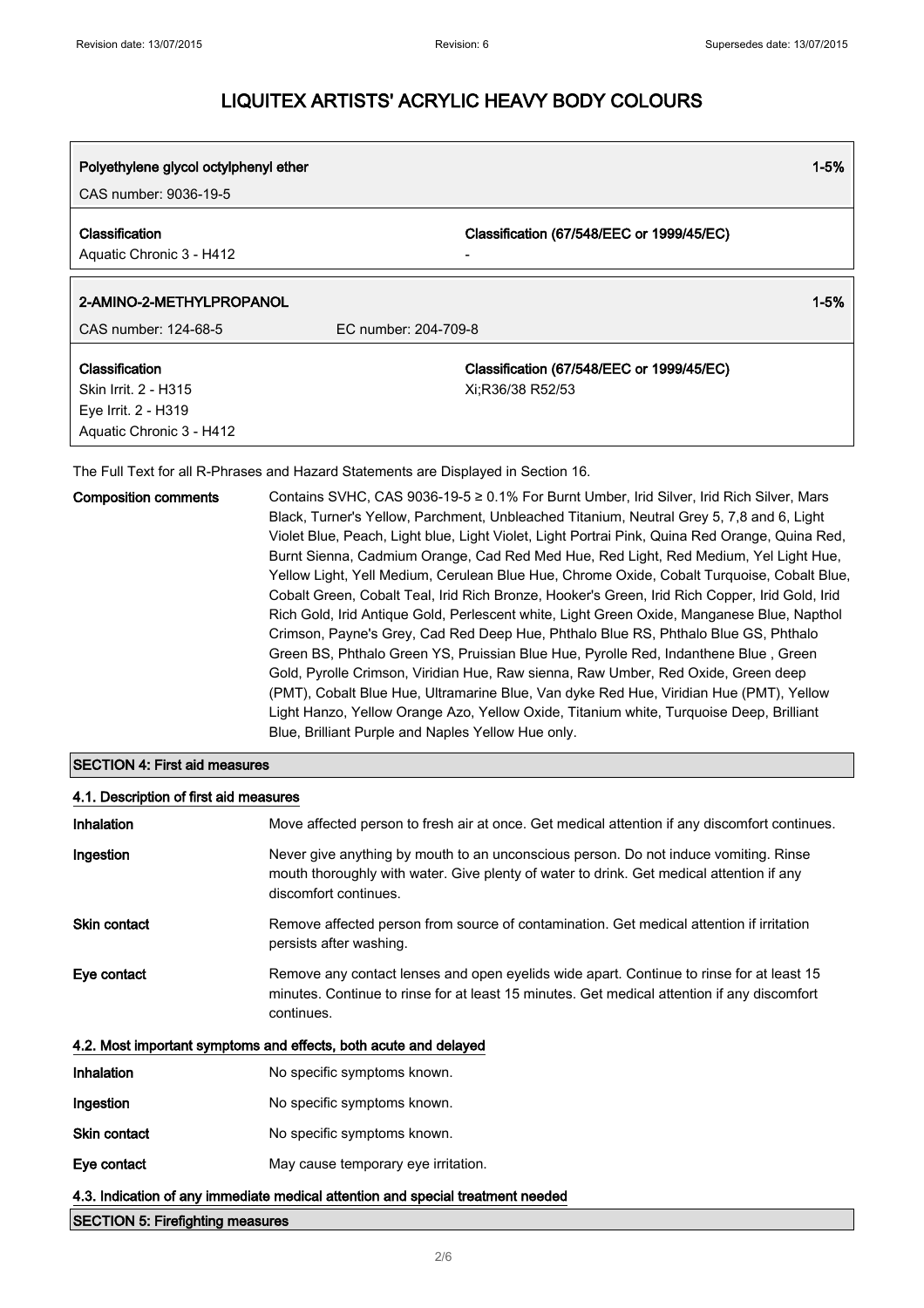#### 5.1. Extinguishing media

Suitable extinguishing media The product is not flammable. Use fire-extinguishing media suitable for the surrounding fire.

#### 5.2. Special hazards arising from the substance or mixture

#### 5.3. Advice for firefighters

Protective actions during firefighting No specific firefighting precautions known.

SECTION 6: Accidental release measures

### 6.1. Personal precautions, protective equipment and emergency procedures

#### 6.2. Environmental precautions

Environmental precautions Avoid discharge into drains or watercourses or onto the ground.

#### 6.3. Methods and material for containment and cleaning up

Methods for cleaning up Stop leak if possible without risk. Absorb in vermiculite, dry sand or earth and place into containers. Flush contaminated area with plenty of water. Avoid the spillage or runoff entering drains, sewers or watercourses.

#### 6.4. Reference to other sections

| <b>SECTION 7: Handling and storage</b>                                                                                                              |                                                                                                                                                                                                           |
|-----------------------------------------------------------------------------------------------------------------------------------------------------|-----------------------------------------------------------------------------------------------------------------------------------------------------------------------------------------------------------|
| 7.1. Precautions for safe handling                                                                                                                  |                                                                                                                                                                                                           |
| <b>Usage precautions</b>                                                                                                                            | Avoid spilling. Avoid contact with skin and eyes.                                                                                                                                                         |
|                                                                                                                                                     | 7.2. Conditions for safe storage, including any incompatibilities                                                                                                                                         |
| <b>Storage precautions</b>                                                                                                                          | Keep only in the original container. Store at moderate temperatures in dry, well ventilated<br>area.                                                                                                      |
| 7.3. Specific end use(s)                                                                                                                            |                                                                                                                                                                                                           |
| Specific end use(s)                                                                                                                                 | The identified uses for this product are detailed in Section 1.2.                                                                                                                                         |
| <b>SECTION 8: Exposure Controls/personal protection</b>                                                                                             |                                                                                                                                                                                                           |
| 8.1. Control parameters<br>Occupational exposure limits<br>mono propylene glycol<br>Long-term exposure limit (8-hour TWA): WEL 10 mg/m <sup>3</sup> | Long-term exposure limit (8-hour TWA): WEL 150 ppm 474 mg/m <sup>3</sup> total vapour and particulates<br>particulate                                                                                     |
| WEL = Workplace Exposure Limit                                                                                                                      |                                                                                                                                                                                                           |
| 8.2. Exposure controls                                                                                                                              |                                                                                                                                                                                                           |
| Appropriate engineering<br>controls                                                                                                                 | No specific ventilation requirements.                                                                                                                                                                     |
| Eye/face protection                                                                                                                                 | Eyewear complying with an approved standard should be worn if a risk assessment indicates<br>eye contact is possible. The following protection should be worn: Chemical splash goggles or<br>face shield. |
| Hand protection                                                                                                                                     | No specific hand protection noted.                                                                                                                                                                        |
| Other skin and body<br>protection                                                                                                                   | No specific recommendations                                                                                                                                                                               |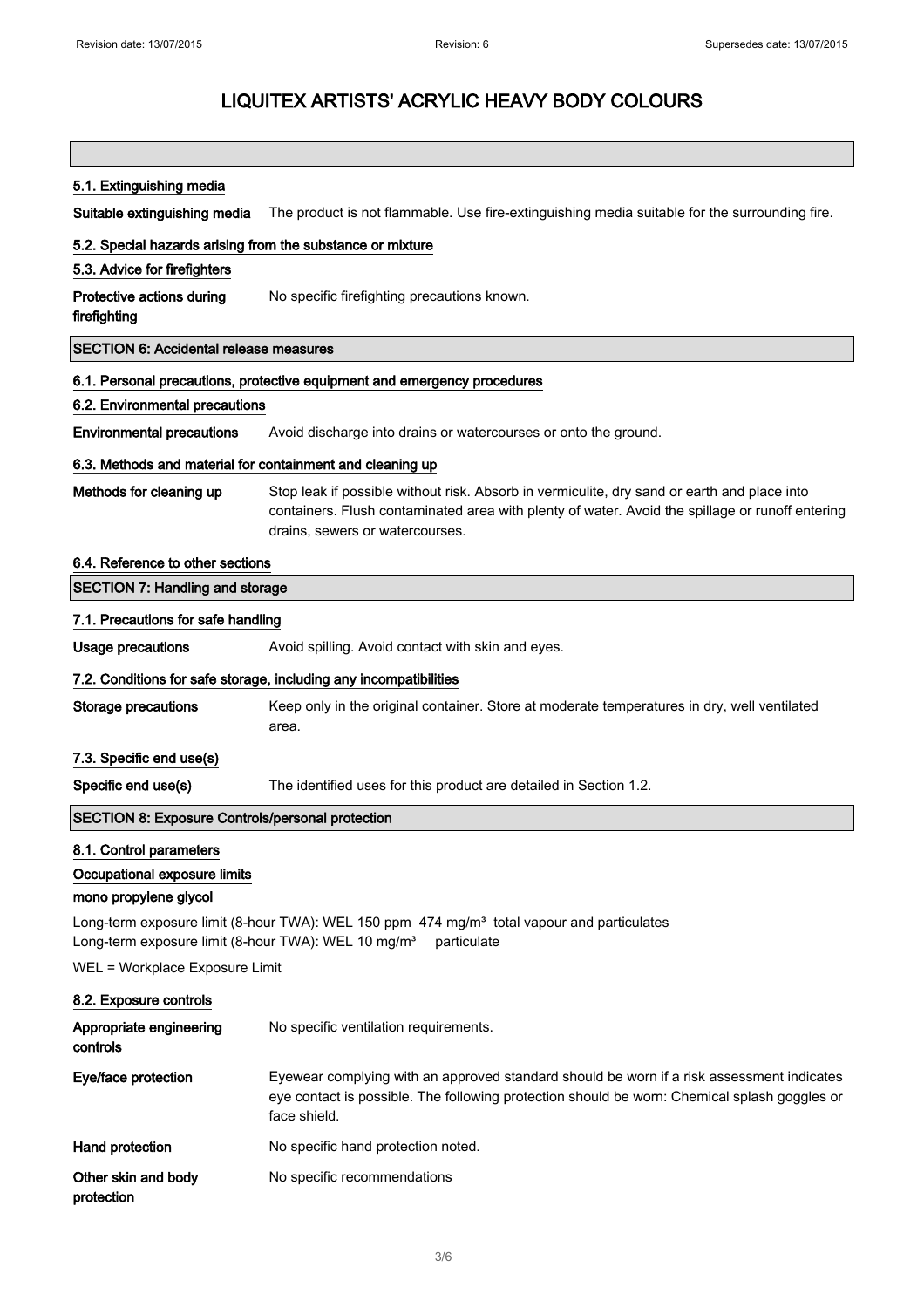| Hygiene measures | Wash hands at the end of each work shift and before eating, smoking and using the toilet. |
|------------------|-------------------------------------------------------------------------------------------|
|                  | Promptly remove any clothing that becomes contaminated. Use appropriate skin cream to     |
|                  | prevent drying of skin. When using do not eat, drink or smoke.                            |

## SECTION 9: Physical and Chemical Properties

| 9.1. Information on basic physical and chemical properties |                                                                                                             |  |
|------------------------------------------------------------|-------------------------------------------------------------------------------------------------------------|--|
| Appearance                                                 | Paste                                                                                                       |  |
| Colour                                                     | Various colours.                                                                                            |  |
| Odour                                                      | Characteristic.                                                                                             |  |
| рH                                                         | pH (concentrated solution): 9-10                                                                            |  |
| Initial boiling point and range                            | > 100°C @ 760 mm Hg                                                                                         |  |
| Vapour density                                             | > 1                                                                                                         |  |
| <b>Relative density</b>                                    | 1.2 - 1.5 @ 20 $^{\circ}$ C                                                                                 |  |
| Solubility(ies)                                            | Miscible with water                                                                                         |  |
| 9.2. Other information                                     |                                                                                                             |  |
| Other information                                          | Not available.                                                                                              |  |
| SECTION 10: Stability and reactivity                       |                                                                                                             |  |
| 10.1. Reactivity                                           |                                                                                                             |  |
| 10.2. Chemical stability                                   |                                                                                                             |  |
| <b>Stability</b>                                           | Stable at normal ambient temperatures.                                                                      |  |
| 10.3. Possibility of hazardous reactions                   |                                                                                                             |  |
| 10.4. Conditions to avoid                                  |                                                                                                             |  |
| Conditions to avoid                                        | Avoid excessive heat for prolonged periods of time. Avoid freezing.                                         |  |
| 10.5. Incompatible materials                               |                                                                                                             |  |
| 10.6. Hazardous decomposition products                     |                                                                                                             |  |
| Hazardous decomposition<br>products                        | Fire creates: Carbon monoxide (CO). Carbon dioxide (CO2).                                                   |  |
| <b>SECTION 11: Toxicological information</b>               |                                                                                                             |  |
| 11.1. Information on toxicological effects                 |                                                                                                             |  |
| Acute toxicity - dermal                                    |                                                                                                             |  |
| Notes (dermal LD <sub>50</sub> )                           | Not determined.                                                                                             |  |
| Acute toxicity - inhalation                                |                                                                                                             |  |
| Notes (inhalation LC <sub>50</sub> )                       | Not determined.                                                                                             |  |
| <b>General information</b>                                 | This product has low toxicity. Only large quantities are likely to have adverse effects on<br>human health. |  |
| Ingestion                                                  | May cause discomfort if swallowed.                                                                          |  |
| Skin contact                                               | Slightly irritating.                                                                                        |  |
| Eye contact                                                | Irritating to eyes.                                                                                         |  |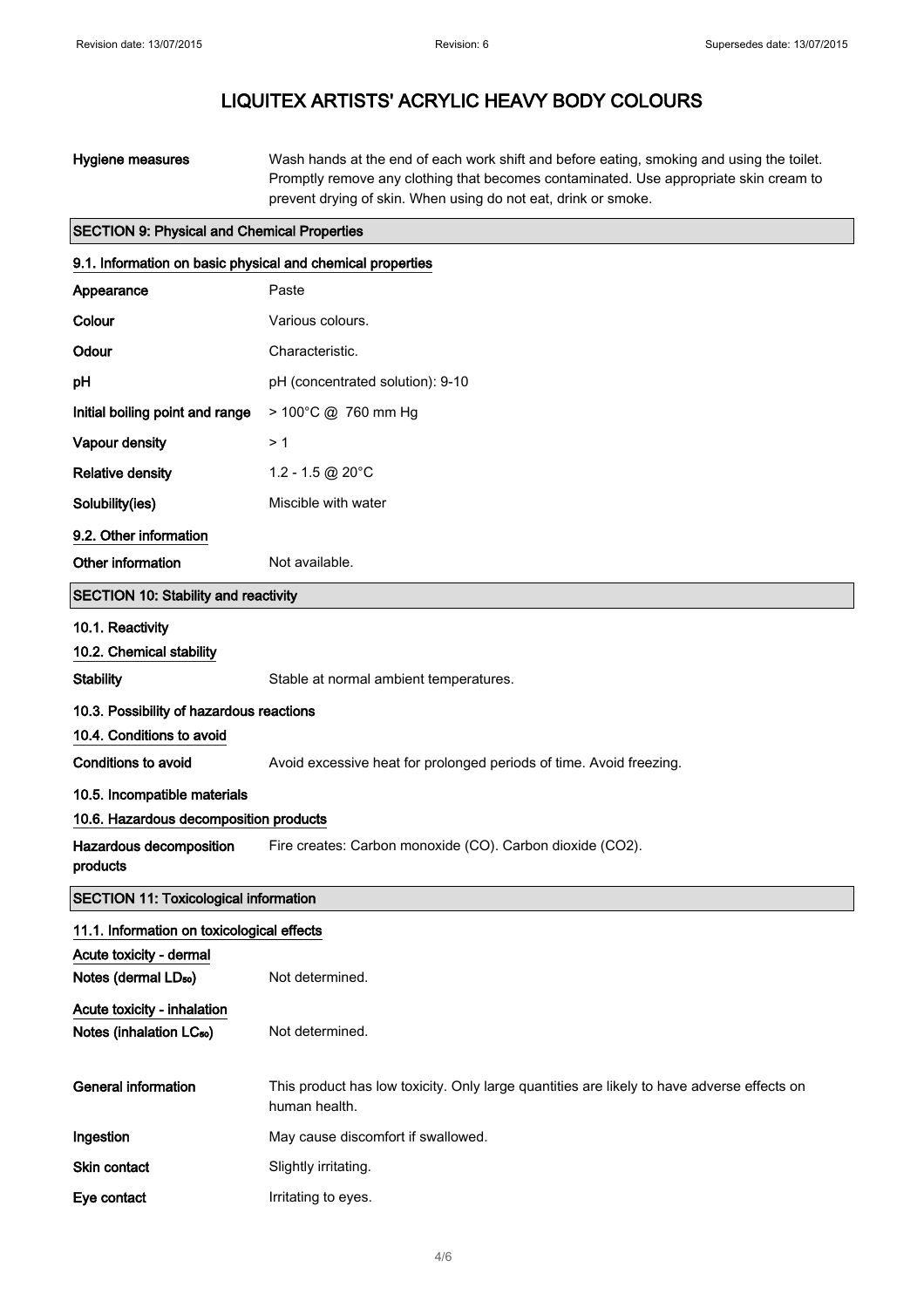| Acute and chronic health<br>hazards                       | No specific health hazards known.                                                                                              |
|-----------------------------------------------------------|--------------------------------------------------------------------------------------------------------------------------------|
| Route of entry                                            | Skin and/or eye contact.                                                                                                       |
| <b>Medical symptoms</b>                                   | Irritation of eyes and mucous membranes.                                                                                       |
| <b>SECTION 12: Ecological Information</b>                 |                                                                                                                                |
| Ecotoxicity                                               | Not regarded as dangerous for the environment.                                                                                 |
| 12.1. Toxicity                                            |                                                                                                                                |
| Acute toxicity - fish                                     | Not determined.                                                                                                                |
| Acute toxicity - aquatic<br>invertebrates                 | Not determined.                                                                                                                |
| Acute toxicity - aquatic plants                           | Not determined.                                                                                                                |
| Acute toxicity -<br>microorganisms                        | Not determined.                                                                                                                |
| 12.2. Persistence and degradability                       |                                                                                                                                |
|                                                           | Persistence and degradability The degradability of the product is not known.                                                   |
| 12.3. Bioaccumulative potential<br>12.4. Mobility in soil |                                                                                                                                |
| Adsorption/desorption<br>coefficient                      | Not determined.                                                                                                                |
| 12.5. Results of PBT and vPvB assessment                  |                                                                                                                                |
|                                                           |                                                                                                                                |
| 12.6. Other adverse effects                               |                                                                                                                                |
| <b>SECTION 13: Disposal considerations</b>                |                                                                                                                                |
| 13.1. Waste treatment methods<br><b>Disposal methods</b>  | Dispose of waste to licensed waste disposal site in accordance with the requirements of the<br>local Waste Disposal Authority. |
| <b>SECTION 14: Transport information</b>                  |                                                                                                                                |
| General                                                   | The product is not covered by international regulations on the transport of dangerous goods<br>(IMDG, IATA, ADR/RID).          |
| 14.1. UN number                                           |                                                                                                                                |
| Not relevant.                                             |                                                                                                                                |
| 14.2. UN proper shipping name                             |                                                                                                                                |
| Not relevant.                                             |                                                                                                                                |
| 14.3. Transport hazard class(es)                          |                                                                                                                                |
| Not relevant.                                             |                                                                                                                                |
| 14.4. Packing group                                       |                                                                                                                                |
| Not relevant.                                             |                                                                                                                                |